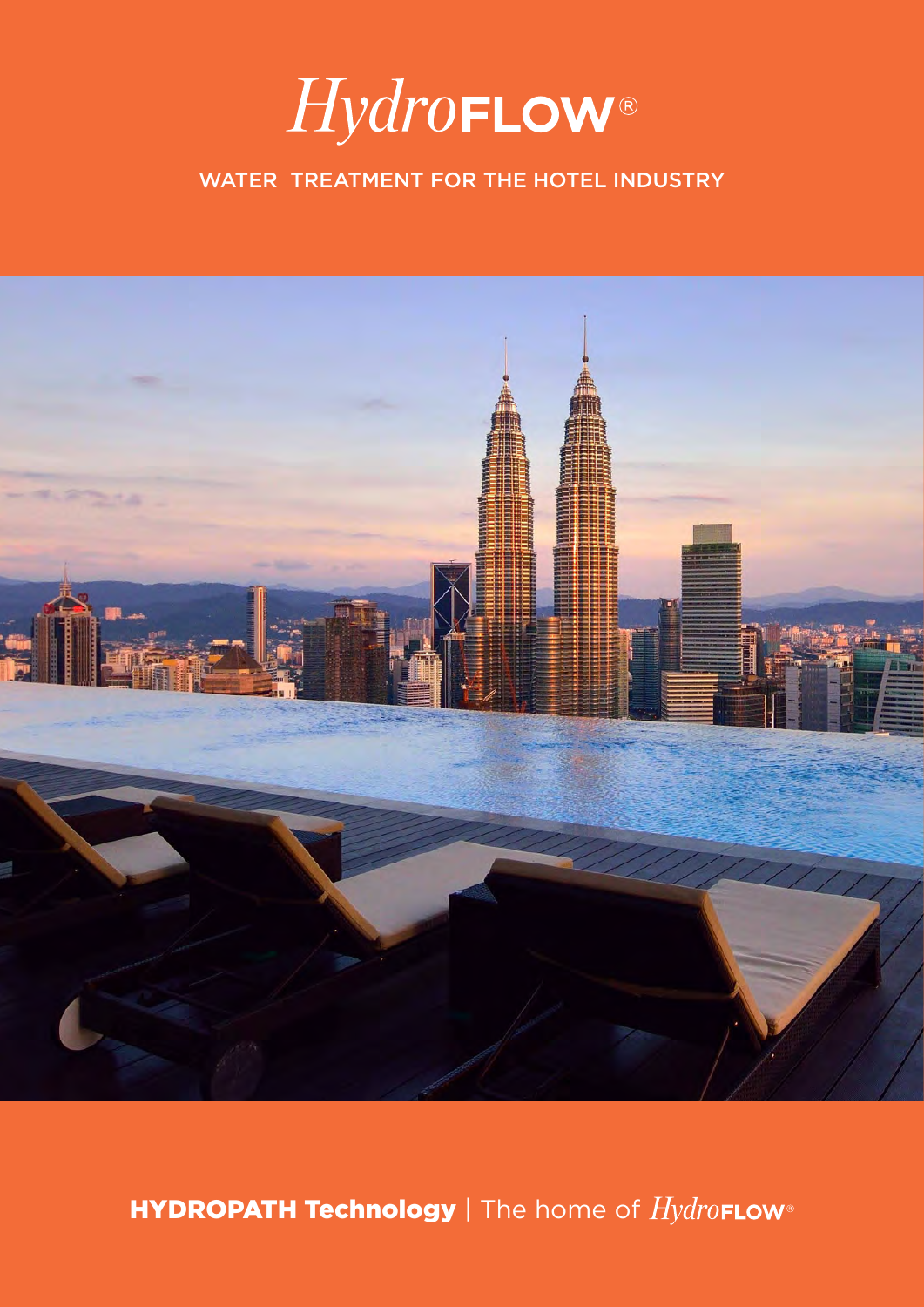Hotel operation leads to a wide array of water treatment challenges, from keeping bathroom fittings free of unsightly limescale deposits to maintaining the efficiency of hot water and cooling systems, to keeping swimming pool water clear and pleasant to use.

HydroFLOW® electronic water conditioners offer a chemical-free approach to treating both existing and new HydroFLOW® electronic water conditioners offer a chemical-free approach to treating both existing and new<br>limescale in heating and cooling systems, and can help address biofouling and reduce wasted water in both cooling towers and swimming pools. They are an alternative to water softeners with the benefit of no ongoing<br>replenishment costs, and the treated water remaining potable. replenishment costs, and the treated water remaining potable.<br>| droFLOW® electronic water conditioners offer a chemical-free approach<br>iescale in heating and cooling systems, and can help address biofouling a<br>oling towers and swimming pools. They are an alternative to water softer ted water in both<br>enefit of no ongoing and state of the set of the set of the set of the set of the set of the set of the set of (between 1,000 CFU) to 5,000 CFU

HydroFLOW® protects against limescale by transmitting its unique cluster-forming signal through the system in order to protect shower, taps and fittings (making them easier to clean) as well as boilers, heat exchangers and order to protect snower, taps and fittings (making them easier to clean) as well as bollers, heat exchangers and<br>cooling towers. HydroFLOW® uses non-chemical flocculation to help filters work more effectively, improving wa quality and reducing water wasted in backwash and blowdown. FLOW® uses non-chemical flocculation to help filters work more effectively, improving water **Film Communist Communist Communist Provin**<br>vater wasted in backwash and blowdown

"The risk of biological contamination (such as Legionella) is The risk of biological contamination (such as Legionella) is<br>greatly reduced with a clean water system. My doubts about<br>the functioning of the Undustrial OWS were directed and tools greatly reduced with a clean water system. Hy doduct about<br>the functioning of the HydroFLOW® were dispelled and I was<br>confident 100%" confident 100%" confident 100%"<br>**Managing Owner, Plaza Hotel, Belgium.** Based in CFU count and the measurement with the measurement with the measurement with a clean water system. My doubts about an analyze of the measurement of the measurement of the measurement of the measurement of the meas

## LIMESCALE PROTECTION FOR THE HOTEL INDUSTRY

## MARRIOTT KOOLINA BEACH CLUB, OAHU, HAWAII, USA.

While operating well, the cooling towers of the Koolina Beach Club Marriott hotel needed expensive treatment with antiscalant and biocide, as well as significant maintenance and blowdown. The water supply contained 200ppm calcium carbonate and 50ppm silica. A unit was fitted to the 14 inch (350mm) diameter pipe feeding the chillers.

**External of The effectiveness of HydroFLOW® devices installed in the CFU levels** kept CFU levels kept CFU levels pool is remarkable. The water is much softer with a chlorine level at the lowest possible while respecting regulations! The water is clear without adding flocculant and looks good enough to drink. The bacteriological analyses are very satisfactory! We are using very low salt and the water has never looked better. I am very satisfied on all points!"

After 1.5 months with 50% less biocide (between 1,000 to 5,000 CFU) Slight raise in CFU count as HydroFLOW began to remove biofilm from the cooling tower Biocide chemicals kept Slight raise in CFU count CFU count reduced back<br>CFU levels at a minimum as HydroFLOW began to to under 1,000 CFU<br>remove biofilm from the cooling tower

### **RESULTS**

Chemical use was gradually reduced, with anti-scalant and anti-corrosive completely discontinued after 1.5 months, and biocide reduced by 75% after 2.5 months. Limescale accumulation stopped as soon as HydroFLOW® was installed and existing scale and biofilm deposits were gradually and the tower of the tower of the tower's recount in the tower of the tower's recount in the tower's recount in the tower's recount in the tower's recount in the tower removed.

> Blow down was reduced by 50% and total bacteria counts continued to be minimal, while the efficiency of chillers was maintained. The reduction in chemicals and blow down led to an ROI of 1 year.





## OUR CUSTOMERS SAY

**Manager, VILLA ROSA, France**

## **RESULTS**

# **ANTI-SCALANT<br>ELIMINATED** & BIOCIDE<br>REDUCED BY S75%



Baseline measurement with 100% biocide (Under 1,000 CFU) Biocide chemicals kept CFU levels at a minimum After 3 months with 75% less biocide (under 1,000 CFU)









# **CASE STUDY**

biocide (under 1,000 CFU)